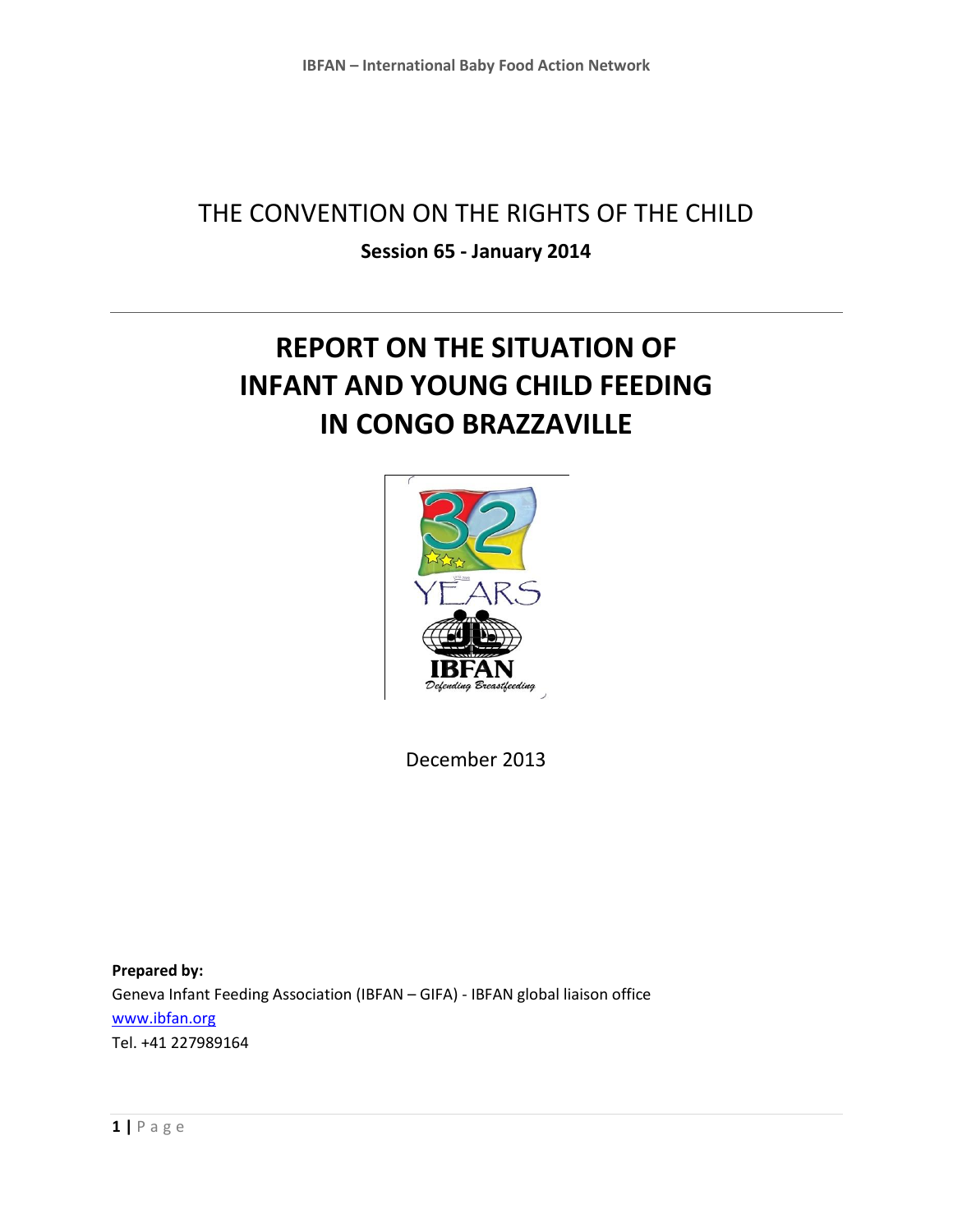### **Obstacles and recommendations**

#### *The following obstacles/problems have been identified:*

- Inadequate infant feeding practices co-exist with high rates of child (infant and neonate) mortality and malnutrition. A low percentage of children initiate breastfeeding early (39%), only around one child in 10 is exclusively breastfed till 6 months, while 22% of under-five children suffer stunting and 93 children die before the age of five for every 1000 live births.
- High rates of child stunting kick in when breastfeeding is stopped and children are weaned. The nutritional status of children is also affected by the nutritional status of the mother. The risk for children whose mothers are thinner is higher than for those whose mothers are thicker. There are regional disparities in breastfeeding practices and also due to the economic status of women.
- Lack of adequate training of health care workers and health professionals.
- There is no infant and young child feeding policy in place.
- Congo Brazzaville does not have a law that regulates the marketing of breastmilk substitutes, as it has not yet enacted the International Code on the Marketing of Breastmilk Substitutes.
- The percentage of pregnant HIV+ women receiving ARVS is very low.

#### *Our recommendations include:*

- Improve the knowledge and strengthen the capacity of mothers/caregivers and also of health care professionals on adequate breastfeeding practices: early continuation within one hour, exclusive breastfeeding for 6 months and continued breastfeeding until 2 years or beyond.
- Improve the knowledge and strengthen the capacity of mothers/caregivers and also of health care professionals on adequate use of family and local foods in order to prepare nutritious diets for complementary feeding of breastfed infants and weaned children up to two years, and adequate feeding of older children.
- Accelerate adoption and implementation of the national draft law which enacts the International Code of Marketing of Breastmilk Substitutes (and relevant WHA resolutions). Ensure effective implementation through monitoring and sanctions in cases of violations.
- Ensure a social protection system for women working in the informal and agricultural sector, so as to enable all women to be protected during maternity and lactation.
- Take measures to address discriminatory practices and violence against women
- Adopt a national policy on infant and young child feeding and assign sufficient resources to the implementation of these policies and programmes.
- Implement the Baby-Friendly Hospital Initiative throughout the country in order to make sure that even though health professionals are lacking, the existing ones have capacities to support long-term sustainable infant feeding practices.
- Increase support to HIV + mothers with ARVs in order to prevent mother-to-child transmission.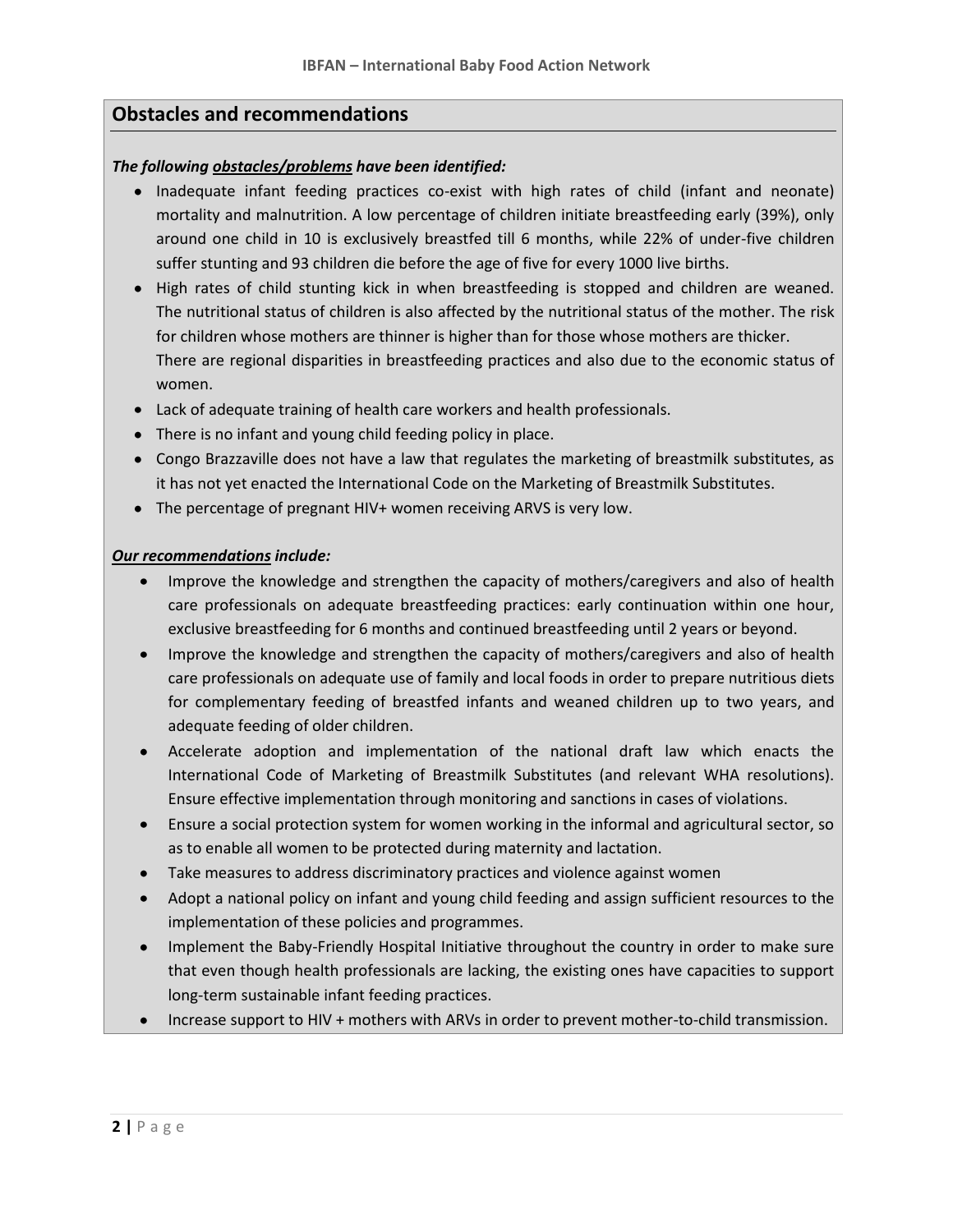## **1) General points concerning reporting to the CRC**

In 2014, the CRC Committee will review Congo Brazzaville's combined  $2^{nd}$  and  $4^{th}$  periodic report.

At the last review in 2006 (session 43), the CRC Committee recommended Congo Brazzaville in its last [Concluding Observations,](http://daccess-ods.un.org/access.nsf/Get?Open&DS=CRC/C/COG/CO/1&Lang=E) in para 59, to: *"(b)urgently address the issue of infant and child mortality, especially by focusing on preventive measures and treatment, including vaccination uptakes, <i>improved nutrition and the prevention of communicable diseases and malaria; (c) increase efforts to further reduce maternal mortality throughout the country; (d) adopt and implement a national law on marketing of breast-milk substitutes and promote exclusive breastfeeding for at least six months; (e) ensure that all segments of the society are informed, have access to health education and are supported in the use of basic knowledge of child health and nutrition, including the advantages of breastfeeding; (i) provide adequate water sanitation and access to clean drinking water throughout the country."*

#### **The situation of women in Congo**

As the CESCR Committee pointed out, there are sharp inequalities between women and men in Congo Brazzaville. Women experience not only discrimination but also occupational segregation in the informal sector, leading to lack of social security or other benefits. Moreover, women - and especially those from minority groups - do not have the right to access social services and health care services.

During the last review of Congo Brazzaville, the CESCR Committee put an emphasis also on the need to prevent violence against women – especially harmful traditional practices including levirate and premarriages before the legal age for marriage and female genital mutilation.

The CEDAW Committee has pointed to the persisting high levels of mortality rates and the necessity to combat its causes. Women do not receive sufficient information on sexual and reproductive health and rights and family planning. As abortion is criminalized in Congo Brazzaville, it leads women to seek unsafe and illegal abortion. The issue on sexually transmitted diseases such as HIV/AIDS is not raised and very small portion of the population received sufficient information related to this issue.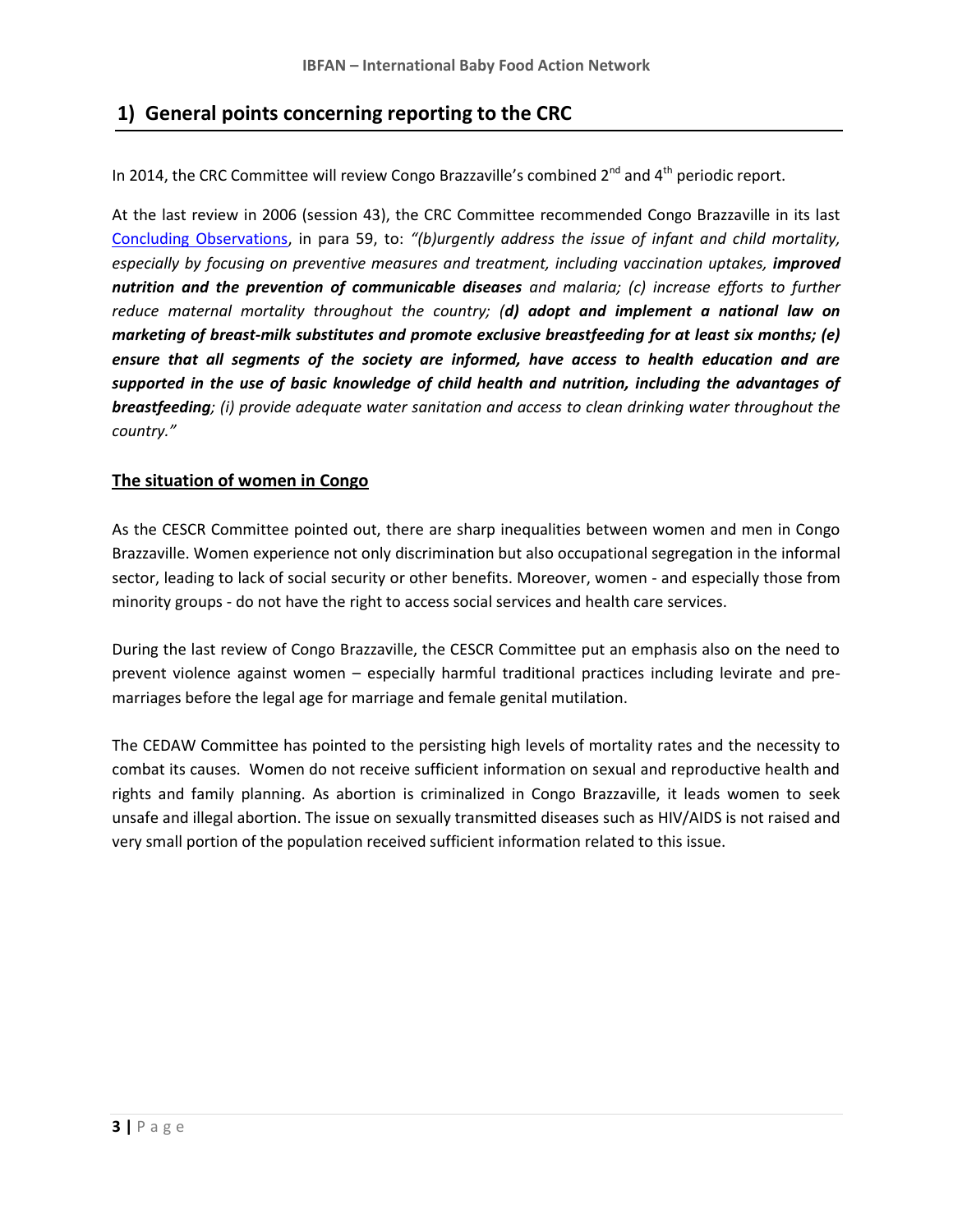## **2) General situation concerning breastfeeding in Congo Brazzaville**

#### *General data*

|                                                               | $2010^1$ | $2011^2$ | $2012^3$ |
|---------------------------------------------------------------|----------|----------|----------|
| Annual number of birth                                        | 142,000  |          |          |
| Neonatal mortality rate (per 1000 live births)                | 29       | 32       |          |
| Infant mortality rate (per 1000 live births)                  | 61       |          |          |
| Infant – under $5$ – mortality rate (per 1000 live births)    | 93       | 99       |          |
| Maternal mortality ratio (per 100,000 live births) (adjusted) | 580      |          |          |
| Delivery care coverage (%):                                   |          |          |          |
| Skilled attendant at birth                                    |          |          | 94       |
| Institutional delivery                                        |          |          | 92       |
| C-Section                                                     |          |          | 3        |
| Stunting (under 5 years)                                      |          |          | 24%      |
| 18-23 months                                                  |          |          | 37%      |

In rural areas, 86.8% of pregnant women received prenatal care by a trained health staff against 95.9% in urban areas. According to the DHS (Demographic Health Survey), women from poor backgrounds are only 83.5% to enjoy prenatal care against 99.2% for the richest part of the Congolese society. However, since 2005, the proportion of women from poor economical background enjoying prenatal care has increased (77% in 2005 to 84% in 2011-12).

According also to the DHS, 10% of the new born infants are underweight (less than 2.5 kg). This is the case especially for firstborns whose mothers are under 20 years old: 12.2% weight less than 2.5kg.

#### *Breastfeeding data*

|                                                                | $(2007 - 2010)^4$ |
|----------------------------------------------------------------|-------------------|
| Early initiation of breastfeeding (within one hour from birth) | 39%               |
| Children exclusively breastfed (0-5 months)                    | 19%               |
| Introduced to solid food (6-8 months)                          | 78%               |
| Continued breastfeeding at 12-15 months                        | 60.7%             |
| Breastfeeding at age 2                                         | 21%               |

Exclusive breastfeeding practices are not very well widespread in Congo Brazzaville. Indeed, less than one out of 5 children under 6 months is exclusively breastfed.

 $\overline{\phantom{a}}$ 

<sup>&</sup>lt;sup>1</sup> <http://www.childinfo.org/files/maternal/DI%20Profile%20-%20Congo.pdf>

<sup>&</sup>lt;sup>2</sup> [http://www.unicef.org/infobycountry/congo\\_statistics.html](http://www.unicef.org/infobycountry/congo_statistics.html)

<sup>&</sup>lt;sup>3</sup> [http://www.unicef.org/infobycountry/congo\\_statistics.html](http://www.unicef.org/infobycountry/congo_statistics.html)

<sup>&</sup>lt;sup>4</sup> [http://www.unicef.org/infobycountry/congo\\_statistics.html](http://www.unicef.org/infobycountry/congo_statistics.html)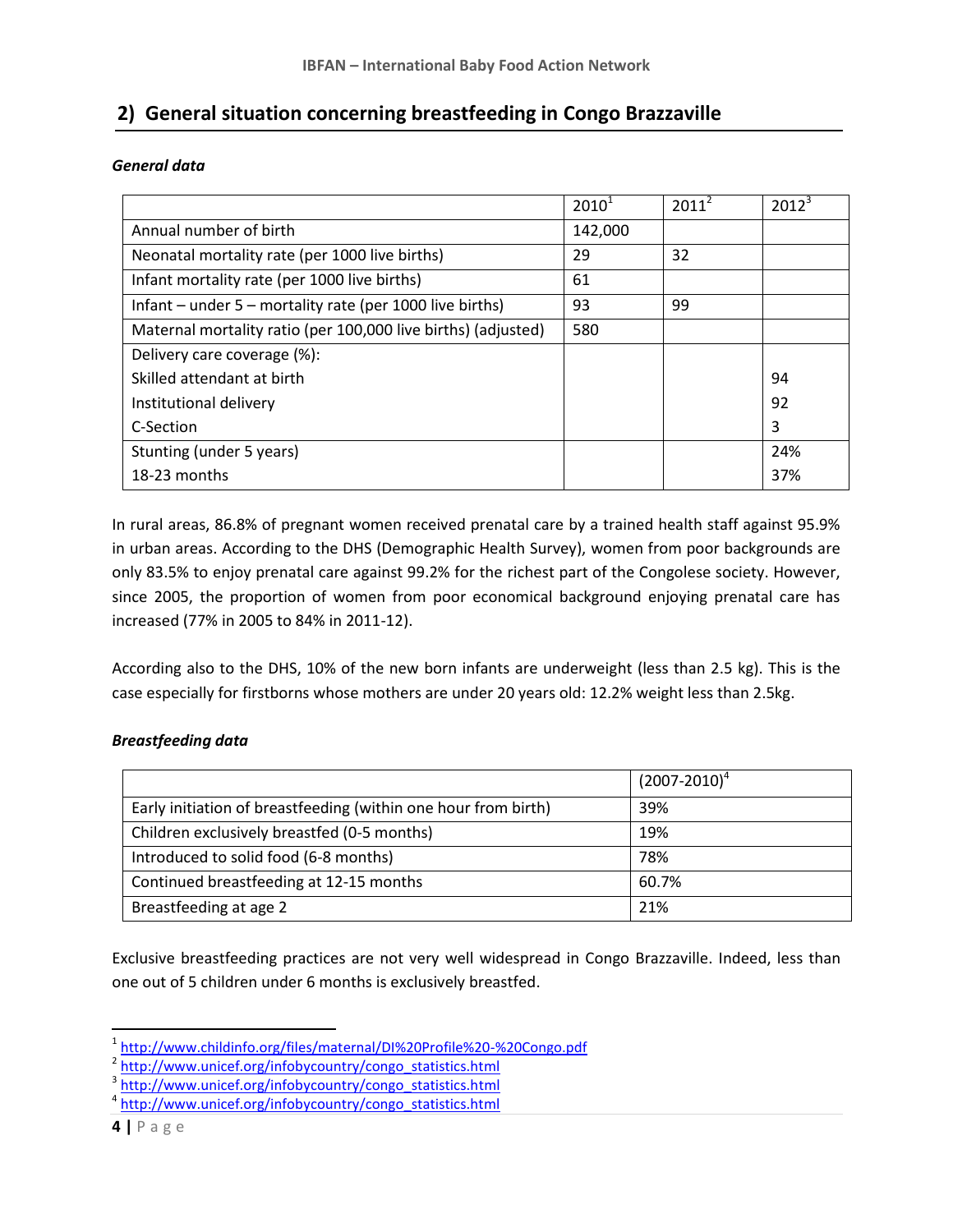Early initiation to breastfeeding (breastfeeding within one hour from birth) rate is extremely low – only 39% of newborns. Within the first day after delivery the percentage of children breastfed is of 76.3% in rural areas, against 65.8 % for urban areas.

Moreover, a great percentage of children are fed with other food than human milk during the first 3 days after delivery: 42.8% in rural areas and 31.5% in urban areas.

One of the reasons that often lie behind such inadequate feeding practices is the lack of adequate information and inadequate traditional practices on infant feeding. The role that health care workers can play to provide mothers and families with the correct information in these cases is crucial. However, it is necessary that health workers be sufficiently trained; otherwise their influence may negatively affect infant and young child feeding practices.

For example, the DHS (2011-12) showed that when women gave birth at home and when the health staff assisting the delivery was not enough trained, more than 50% of the children received other food than breastmilk.



#### BREASTFEEDING PRACTICES BY AGE, CONGO BRAZZAVILLE

*Source: DHS 2011-12*

The graph above provides a presentation of the overall feeding patterns among children 0-23 months for 2012, in Congo Brazzaville.

In an ideal situation, before 6 months of age, children would be fed only with breastmilk which means that there would be no other colour than the plain light gray colour (letter **B**) until 6-7 months.

At 6 to 7 months, adequate complementary food (solid, semi solid and soft food) is introduced at this age, while breastfeeding continues until 2 years of age. For our graph, it means that any other colour other than white with dots (letter **E**) is not desirable.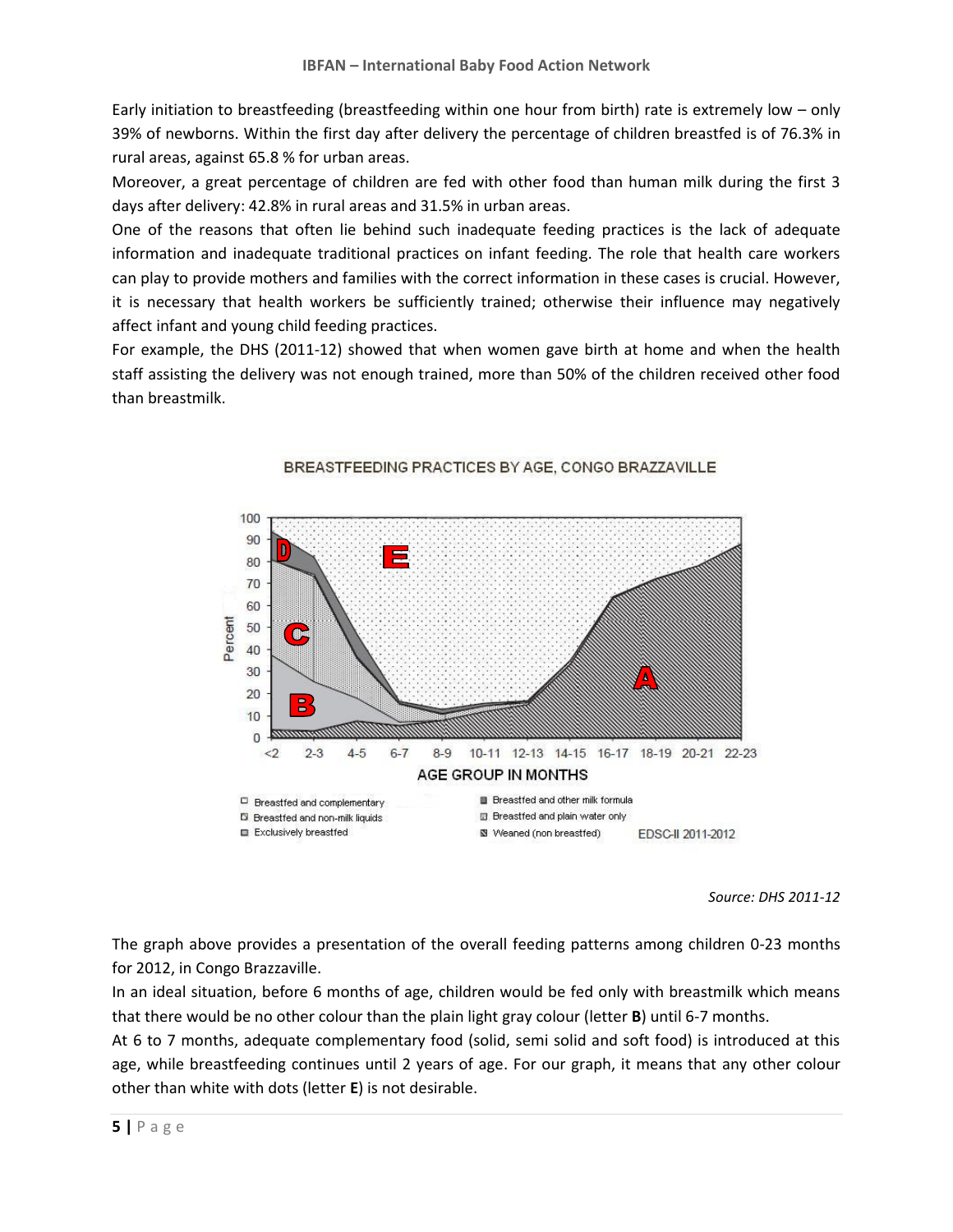In the case of Congo Brazzaville, the problematic feeding patterns to be changed are:

- A large portion of children under 6 months are being fed with breastmilk and plain water (letter **C**), or formula milk (letter **D**) or not breastfed at all (letter **A**).
- A considerable portion of children under 6 months are fed with breastmilk and with complementary food (solid, semi solid, and soft food) – letter **E**. This shows that complementary food is introduced earlier than the recommended 6-9 months; a considerable increase of complementary food occurs at the age of 2-3 months.
- The portion of children that are weaned prematurely, that is not breastfed but fed only with other food (letter **A**), increases at 6-7 months and then rapidly at 12-13 months. Ideally, weaning should start at 22-23 months.

The 2012 DHS shows that stunting increases considerably after the first six months (9%) to reach 21% at the age of 9-11 months and the peak of 37% at the age of 18-23 months, which is higher than the average stunting rate of 24% for children under 5.

This increase in stunting at 9-23 months coincides with the time when breastfeeding is stopped increasingly and children are weaned and fed with other food (see the growing space lettered A in the graph above). In addition to being deprived of the nutrients and protective agents provided by breastmilk, these children may not be receiving an adequate and nutritionally rich diet. These two factors contribute to a higher risk of stunting for children under two.

The use of feeding bottles has increased these last 6 years (2006-2012). Babies between 0-1 month fed with a bottle are already 12%. The use increases with the months (15% between 4-5 months) and after 5 months, it decreases due to the change in food.

According to the DHS, there are differences also between women from poor economical background and those who are richer. Women of the poorest economical background are 78.1% to breastfeed their children, whereas rich women are 63.9% to breastfeed.

The main causes of death among infants and children are pneumonia, diarrhoea and malaria. Despite efficient and cheap treatments existing in Congo, diarrhoea is still the main cause of death in Congo Brazzaville<sup>5</sup>. The bad water sanitation, especially in rural areas, contributes to the infections.

## **3) Government efforts to encourage breastfeeding**

Congo agreed with the WHO directives on optimal breastfeeding and has adopted at the World Health Assembly the 2002 Global Strategy on Infant and Young Child Feeding.

However, it seems that breastfeeding has not been protected and promoted as it should have been and Congo Brazzaville has not implemented the International Code of Marketing of Breastmilk Substitutes

 $\overline{\phantom{a}}$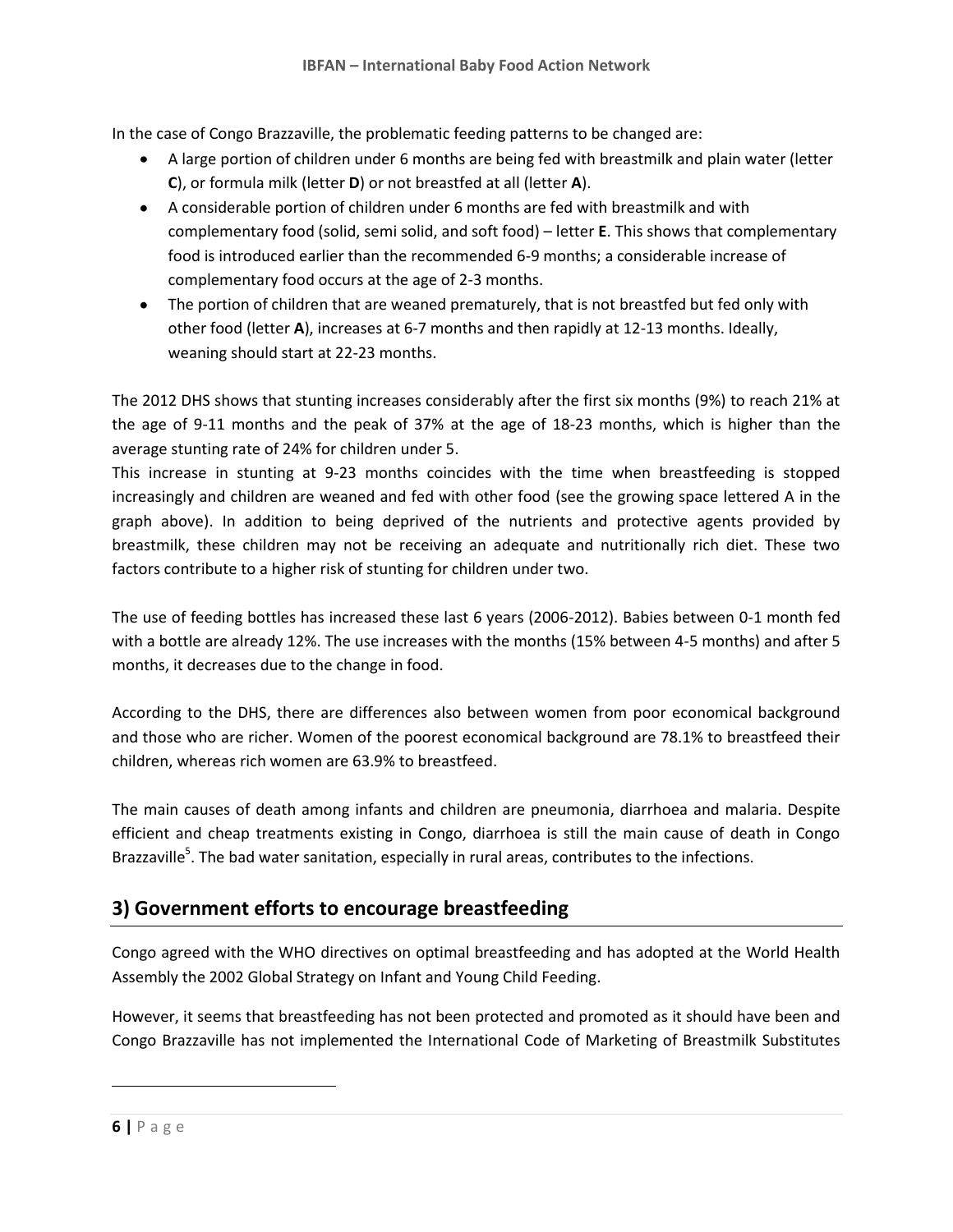(including relevant WHA resolutions) as the CRC Committee already recommended to the government in 2006. According to the International Code Documentation Centre (IBFAN-ICDC), Congo Brazzaville has only a drafted measure for the Code which waits for consideration from the Ministry and the Parliament. This measure has been drafted in the 1990's and since then, there have been no further actions from the government to consider this draft law.

## **4) Baby Friendly Hospital Initiative (BFHI)**

There is no up-to-date information on the number and quality of the baby-friendly hospitals and health facilities in Congo. The only available data goes back to 2000.

We invite the CRC Committee to request more information on the state of implementation of the Baby-Friendly Hospital initiative in the country.

## **5) Maternity protection for working women**

The Labour Code (Act No. 45/75), and the Social Security Act (Act n. 004-86) state that maternity leave applies to every pregnant worker whose condition has been medically attested and who has the right to interrupt her work without notice and without having to pay for the termination of the contract.

*Duration:* Every woman is entitled to interrupt work for a period of 15 consecutive weeks, of which 9 should be taken after the birth. This interruption can be extended to another 3 weeks, in cases of attested disease resulting from the pregnancy.

*Financing of benefits:* Maternity benefits amount to 100% of the salary: half of which is paid by the employer and the other half of the salary and free medical care by the social security system.

*Breastfeeding breaks:* During a period of 15 months after the birth of the child, the female worker has the right to breastfeeding breaks. This break shall not exceed one hour per day, and can be divided in two smaller breaks of half an hour each. It is not specified if the breaks are paid or not.

*Health protection*: Pregnant women are protected in some work fields such as in plants, factories, mines, mining sites, workshops and outbuildings. They may not be employed for night work and dangerous and unhealthy work. The Inspector of Labour and Social Legislation may require the examination of women and children by a licensed physician, to ensure that the work which they are performing is not beyond their physical capacity. This requirement is based on the interests of the workers. Finally, it is forbidden for pregnant women to work during the 15 weeks of maternity leave $^6$ .

However, in 2002, only 2'786 of the women living in Congo Brazzaville were working in the formal sector<sup>7</sup> and thus able to benefit from the maternity protection laws above. This represents only a small fraction of active working women in Congo, the majority of which is employed in the informal sector. Lack of any form of social protection makes it difficult for a woman to provide adequate care and nutrition to her children.

l

<sup>6</sup> [http://www.ilo.org/dyn/travail/travmain.sectionReport1?p\\_lang=en&p\\_countries=CG&p\\_sc\\_id=2000&p\\_year=20](http://www.ilo.org/dyn/travail/travmain.sectionReport1?p_lang=en&p_countries=CG&p_sc_id=2000&p_year=2011&p_structure=3) [11&p\\_structure=3](http://www.ilo.org/dyn/travail/travmain.sectionReport1?p_lang=en&p_countries=CG&p_sc_id=2000&p_year=2011&p_structure=3)

 $^7$ Mbaloma E, 2011. Accès des femmes sur le marché du travail au Congo Brazzaville : contraintes et perspectives, available a[t http://uaps2011.princeton.edu/papers/110199,](http://uaps2011.princeton.edu/papers/110199) pp 6.